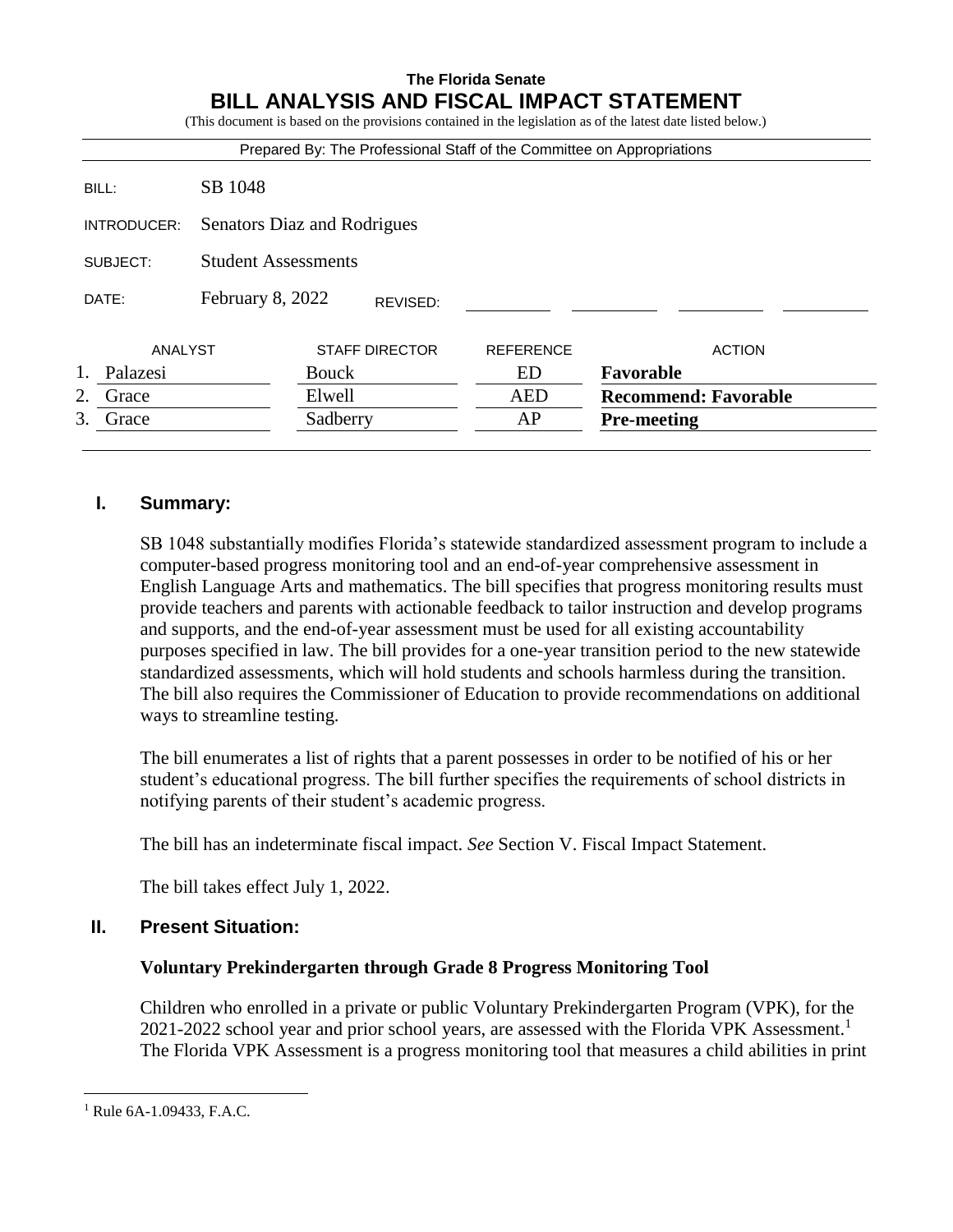knowledge, phonological awareness, mathematics, and oral language/vocabulary area that are aligned with the Early Learning and Developmental standards: 4 Years old to Kindergarten (2017).<sup>2</sup> The Florida VPK assessment consists of a pre- and post-assessment:

- The Pre-assessment or Assessment Period 1 is administered within the first thirty calendar days of the VPK class schedule.
- The Post-assessment or Assessment Period 3 is administered within the last thirty calendar days of the VPK class schedule. $3$

Students who enrolled in kindergarten in a public school for the 2021-2022 school year and prior school years, were assessed with the Florida Kindergarten Readiness Screener within the first 30 school days of the 2021-2022 school year.<sup>4</sup> The Florida Kindergarten Readiness Screener is a computer adaptive assessment, which is completed by students in less than 20 minutes and measures student proficiency in three broad domains:

- Word knowledge and skills;
- Comprehension strategies and constructing meaning; and
- Numbers and operations.  $5$

There is not a federal requirement for states to administer a Kindergarten through grade 2 assessment system. As of 2019, Florida was one of 12 states that didn't offer a statewide Kindergarten through grade 2 assessment system or a list of approved Kindergarten through grade 2 assessment systems for school districts.<sup>6</sup> In 2021, the legislature created a new statewide VPK through grade 8 coordinated screening and progress monitoring program that includes grades Kindergarten through grade 2.<sup>7</sup>

Beginning with the 2022-2023 school year, private and public VPK providers and public schools in Florida will be required to participate in a coordinated screening and progress monitoring system (CSPM) for students in VPK through grade 8. The CSPM tool must be administered three times a year and is required to:

- Measure student progress in VPK-grade 8 in meeting the appropriate expectations in early literacy and mathematic skills and in English Language Arts and mathematic standards.
- Measure student performance in oral language development, phonological and phonemic awareness, knowledge of print and letters, decoding, fluency, vocabulary, and comprehension, as applicable by grade level.
- Be valid, reliable, and developmentally appropriate computer-adaptive that identifies students who have a substantial deficiency in reading, including identifying students with characteristics of dyslexia.

 $\overline{a}$ 

<sup>7</sup> Section 15, ch. 2021-9, L.O.F.

<sup>&</sup>lt;sup>2</sup> Office of Early Learning, About Assessments in VPK and Kindergarten Screening,

[http://www.floridaearlylearning.com/vpk/vpk-providers/assessments-flkrs,](http://www.floridaearlylearning.com/vpk/vpk-providers/assessments-flkrs) (last visited 11/16/2021).

<sup>3</sup> Rule 6M-8.620, F.A.C

 $4$  Section 1002.68(3)(a), F.S.

<sup>5</sup> Florida Department of Education, *Assessment for reading, language and vocabulary, and numeracy*, <https://www.fldoe.org/core/fileparse.php/18494/urlt/StarEarlyLiteracy.pdf> (last visited 11/16/2021).

<sup>6</sup> Council of Chief State School Officers, *K-2 Assessments: An Update on State Adoption and Implementation, at 6 (2019), available* at [https://ccsso.org/sites/default/files/2019-06/K-2%20Assessments%20Paper%20FINAL.pdf.](https://ccsso.org/sites/default/files/2019-06/K-2%20Assessments%20Paper%20FINAL.pdf) An analysis of the 2021-22 district assessment calendars that were submitted to the Department of Education showed that 61 school districts intended to use a progress monitoring tool that included grades K-2 for the 2021-22 school year.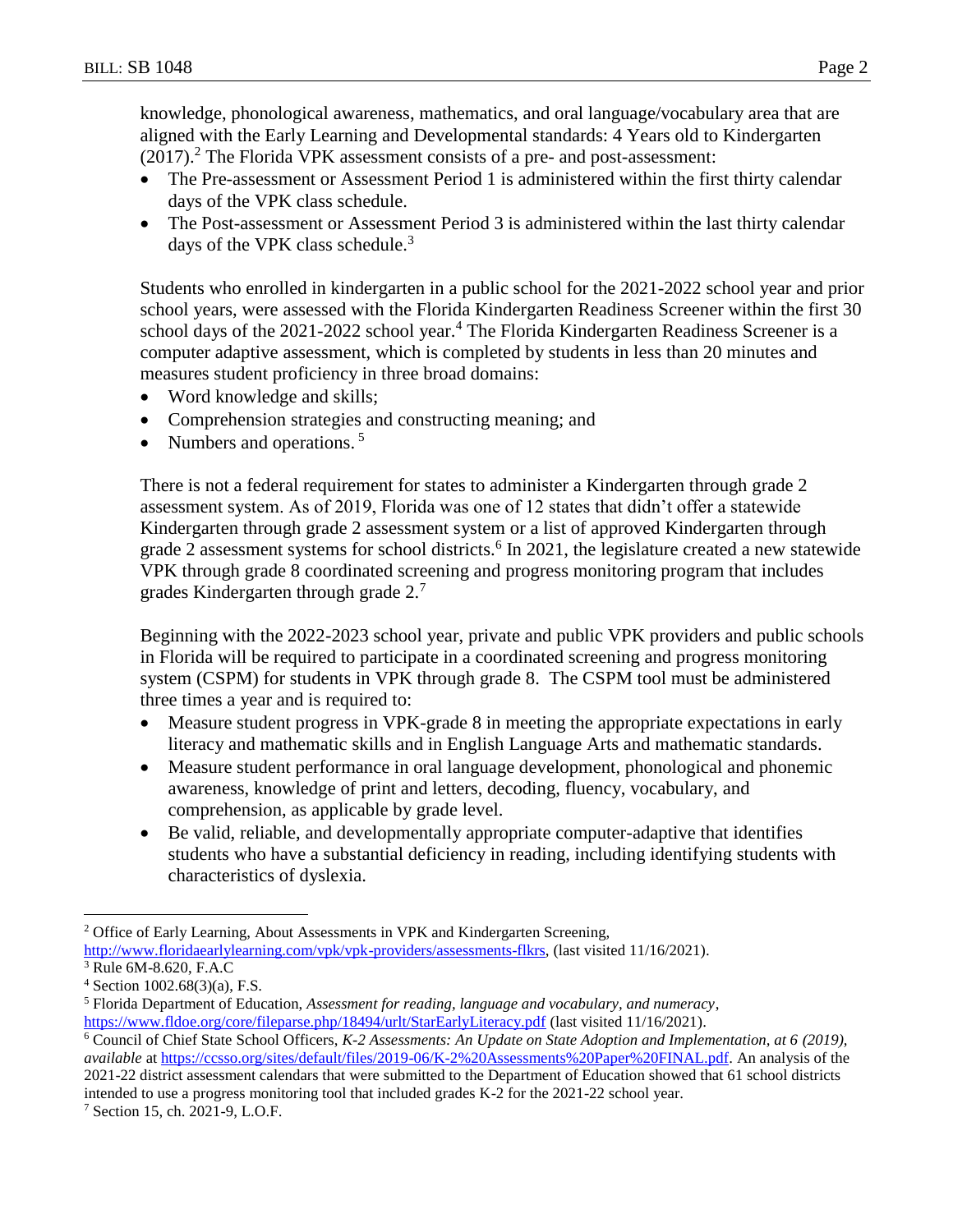- Provide data that can be used for VPK Program accountability requirements.
- Provide VPK program providers, school districts, schools and teacher with data and resources that enhance instruction and parental communication.
- Provide information to the department to aid in the development of educational programs, policies and supports for VPK providers and school districts. <sup>8</sup>

Beginning with the 2022-2023 program year, each private prekindergarten provider and public school in the Voluntary Prekindergarten Education Program must participate in a program assessment of each voluntary prekindergarten education classroom. The Florida Department of Education (FDOE) must adopt a methodology for calculating each private prekindergarten provider's and public school provider's performance metric, which includes program assessment scores and the initial and final CSPM results.<sup>9</sup>

## **The Council for Early Grades Success**

In 2021, the legislature created the Council for Early Grades Success within the FDOE. The council is responsible for reviewing the implementation of, training for, and outcomes from the coordinated screening and progress monitoring (CSPM) program to provide recommendations to the FDOE that support grade 3 students reading at or above grade level.  $^{10}$ 

## **Florida's Statewide Student Assessment Program**

## *Federal Requirements*

The Elementary and Secondary Act (ESEA) was signed into law in  $1965<sup>11</sup>$  and was reauthorized by the No Child Left behind (NCLB) act in 2002 and the Every Student Succeeds Act (ESSA) in  $2015^{12}$ 

The Every Student Succeeds Act provides flexibility for state accountability systems but keeps the assessment requirements of NCLB. Under ESSA, states receiving Title I funding are still required to administer the math and reading or language arts assessments annually to students in grades 3-8 and once in high school. In addition, states are required to measure student proficiency in science at least once in grades 3 through 5; grades 6 through 9; and grades 10 through  $12<sup>13</sup>$  However, ESSA amended NCLB to allow for a state or a consortia of states to use multiple statewide interim assessments that results in a single summative score, or a state can use a single summative assessment. In addition, ESSA amended NCLB to allow states to administer a computer adaptive assessments for the purposes of meeting federal requirements.<sup>14</sup>

<sup>13</sup> 34 C.F.R. s. 200.5.

 $\overline{a}$ <sup>8</sup> Section 1008.25, F.S.

<sup>&</sup>lt;sup>9</sup> Section 1002.68, F.S.

<sup>10</sup> Section 65, ch. 2021-10, L.O.F.

<sup>11</sup> Pub. L 89-10 (April 11, 1965).

<sup>&</sup>lt;sup>12</sup> U.S. Department of Education, *Every Student Succeeds Act* [\(https://www.ed.gov/essa?src=rn\)](https://www.ed.gov/essa?src=rn) (last visited Nov. 12, 2021).

<sup>14</sup> 34 C.F.R. s. 200.2.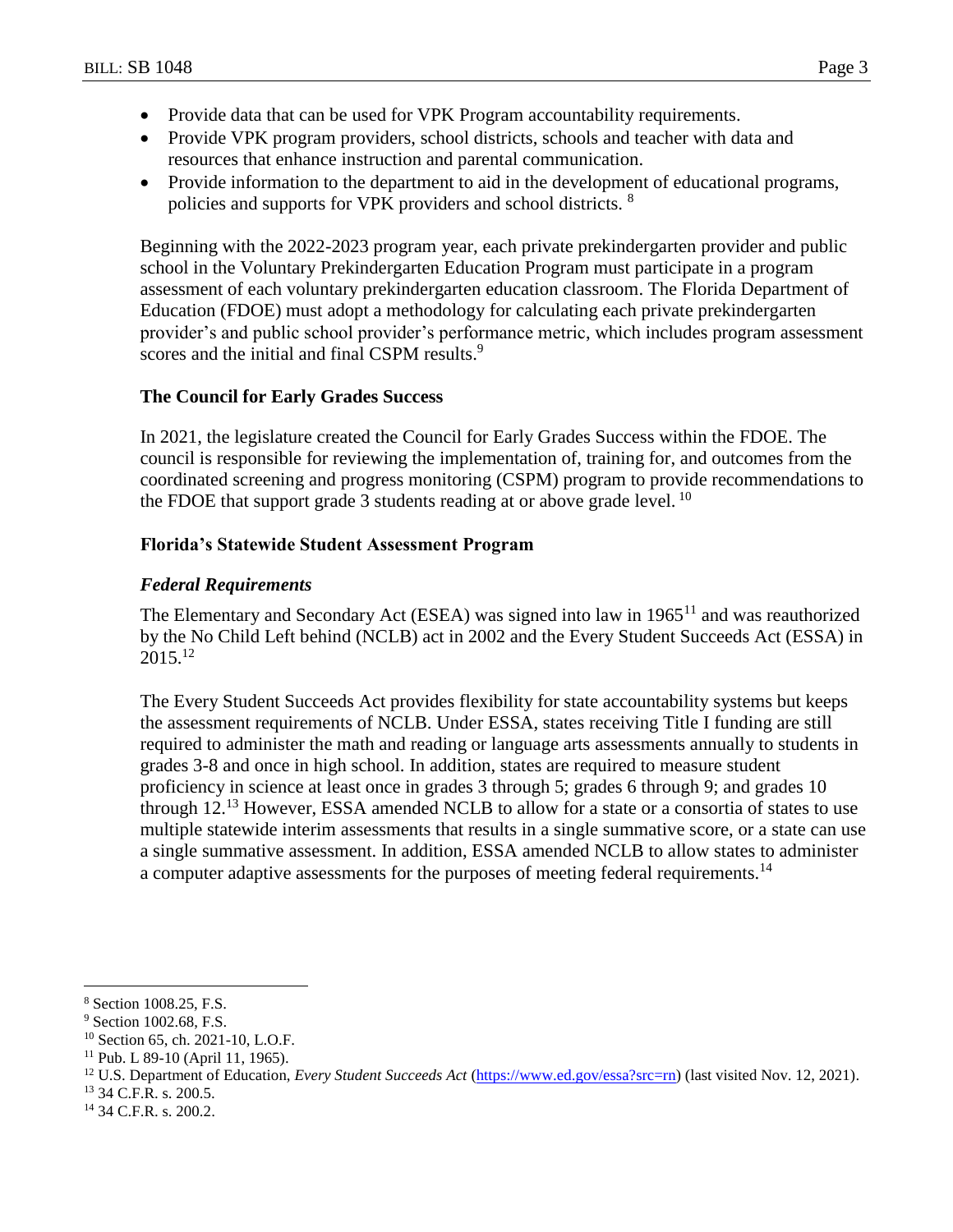## *Florida Standards Assessments and Next Generation Sunshine State Standards Assessments*

The primary purpose of the student assessment program is to provide student academic achievement and learning gains data to students, parents, teachers, school administrators, and school district staff.<sup>15</sup> The Florida Standards Assessments (FSA) and Next Generation Sunshine State Standards (NGSSS) assessments measure student achievement of the standards contained in the Florida Standards and the NGSSS, respectively. Florida's educational standards were developed with the goal of providing all students with an education based on high expectations. The statewide assessments program also provides feedback and accountability indicators to Florida educators, policy makers, students, and other citizens.<sup>16</sup>

The Commissioner of Education (commissioner) is required to design and implement a statewide standardized assessment program aligned to the core curricular content established in the NGSSS. The statewide standardized assessment program for students in grades 3 through 10 is as follows:

- Florida Standards Assessments:
	- o English Language Arts (ELA): grades 3-10.
	- o Mathematics: grades 3–8.
	- o End-of-Course (EOC) assessments for students who are enrolled in the corresponding course:
		- Algebra 1.
		- Geometry.
- NGSSS Assessments:
	- o Grade 5 and grade 8 science.
	- o EOC assessments for students who are enrolled in the corresponding course:
		- Biology I.
		- United States History.
		- $\blacksquare$  Civics.

## *Florida Standards Assessment and End-of-Course Assessments: Test Administration and Test Schedule*

The FSA in ELA and Mathematics for grades 3 through 6 are currently administered in a paperbased format. Statewide EOC assessments,<sup>17</sup> the grade 7 and 8 FSA Mathematics, and grades 7 through 10 FSA ELA assessments are administered in a computer-based format.<sup>18</sup>

The grade 3 ELA assessment and the writing portion of the statewide standardized ELA assessment must be administered no earlier than April 1 each year. The spring administration of the FSA ELA in grades 4 through 10, FSA Mathematics grades 3 through 8, and EOC assessments must be administered no earlier than May 1 of each year. The commissioner is required to establish schedules for the administration of statewide, standardized assessments and

 $\overline{a}$ 

<sup>&</sup>lt;sup>15</sup> Section 1008.22(1), F.S.

<sup>16</sup> Florida Department of Education, *Florida Statewide Assessments: Statewide Assessments Guide 2020-2021*, at 1, (2021), available at [https://www.fldoe.org/core/fileparse.php/5663/urlt/swapig.pdf.](https://www.fldoe.org/core/fileparse.php/5663/urlt/swapig.pdf)

<sup>&</sup>lt;sup>17</sup> Section 1008.22, F.S.

<sup>18</sup> Florida Department of Education, *Florida Statewide Assessments: Statewide Assessments Guide 2020-2021*, at 35, (2021), available at [https://www.fldoe.org/core/fileparse.php/5663/urlt/swapig.pdf.](https://www.fldoe.org/core/fileparse.php/5663/urlt/swapig.pdf)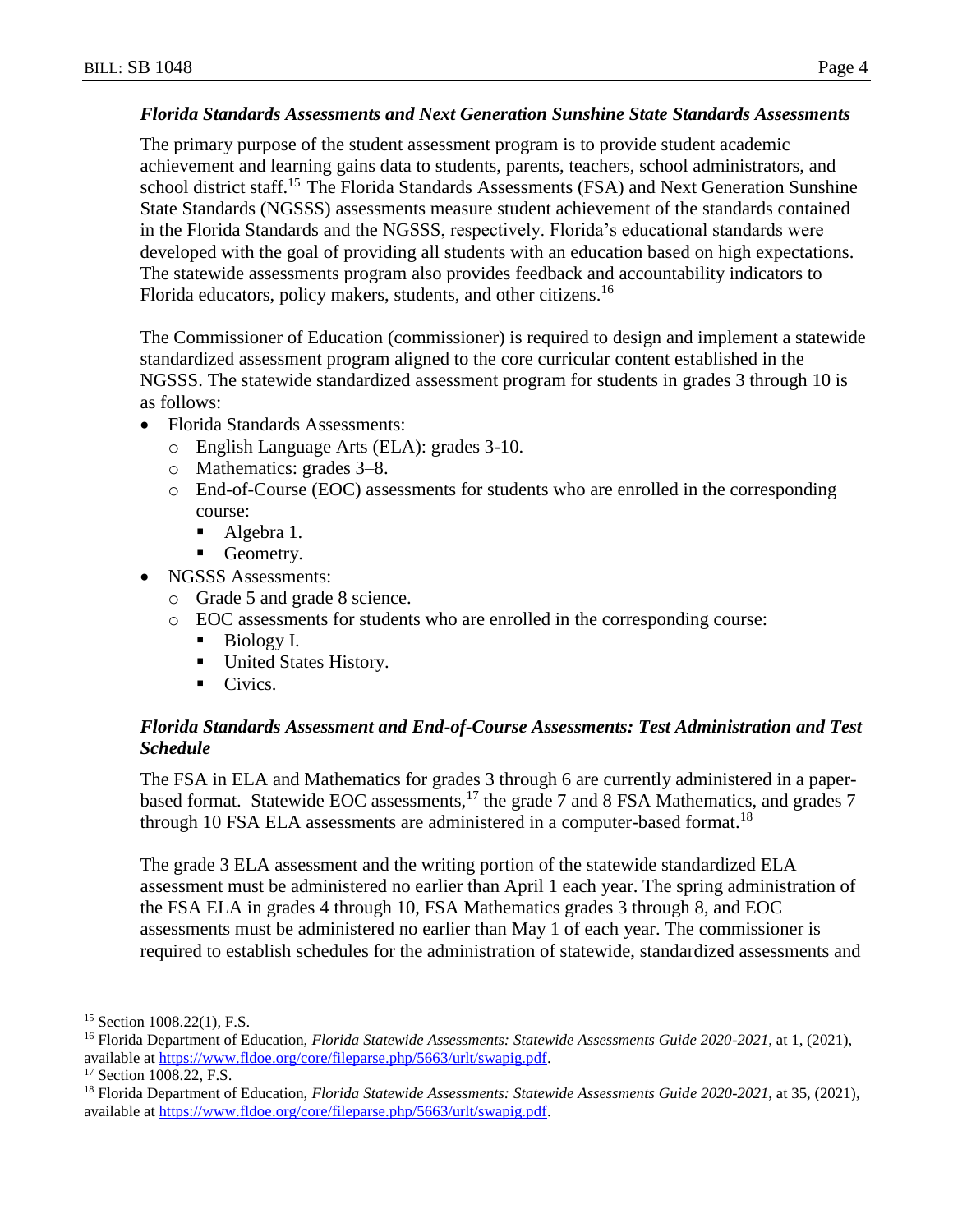the reporting of student assessment results.<sup>19</sup> For school year 2021-2022, the FSA and EOC administration schedule is below.<sup>20</sup>

| English Language Arts (ELA), Mathematics, and Science                                                  |                                                                                |  |  |  |  |  |
|--------------------------------------------------------------------------------------------------------|--------------------------------------------------------------------------------|--|--|--|--|--|
| <b>Dates</b>                                                                                           | Assessment                                                                     |  |  |  |  |  |
| April 4-15, 2022                                                                                       | Grades 4-10 ELA Writing<br><b>Grade 3 ELA Reading</b>                          |  |  |  |  |  |
| May 2-13, 2022                                                                                         | Grades 4-6 ELA Reading<br>Grades 3-6 Mathematics                               |  |  |  |  |  |
| May 2-27, 2022                                                                                         | Grades 7-10 ELA Reading<br>Grades 7 & 8 Mathematics                            |  |  |  |  |  |
| May 9-20, 2022                                                                                         | Grades 5 & 8 Science                                                           |  |  |  |  |  |
| <b>End-of-Course Assessments</b>                                                                       |                                                                                |  |  |  |  |  |
| <b>Dates</b>                                                                                           | Assessment                                                                     |  |  |  |  |  |
| September 13-October 4 15, 2021<br>November 29-December 17, 2021<br>May 2-27, 2022<br>July 11-22, 2022 | Algebra 1, Biology 1, Civics, Geometry &<br>U.S. History                       |  |  |  |  |  |
| Florida Standards Assessments (FSA) Retakes                                                            |                                                                                |  |  |  |  |  |
| <b>Dates</b>                                                                                           | Assessment                                                                     |  |  |  |  |  |
| September 13-October 4 15, 2021                                                                        | Grade 10 ELA Reading Retake<br>Grade 10 ELA Writing Retake                     |  |  |  |  |  |
| February 21-March 11, 2022                                                                             | Grade 10 ELA Writing Retake<br>Grade 10 ELA Reading Retake<br>Algebra 1 Retake |  |  |  |  |  |

#### **FLORIDA STATEWIDE ASSESSMENT PROGRAM** 2021-2022 SCHEDULE\*

School districts establish daily testing schedules within these windows according to state-provided guid<br>For more detailed scheduling information for a specific school or district, please visit that organization's

The commissioner must also publish on the department's website a uniform testing calendar that is provided to school districts, so that school districts can populate the calendar with the stateand district-required assessments. School districts are required to publish the uniform testing calendar on their website each school year.

# *Florida Standards Assessment and End-of-Course Assessments: Reporting of Results and Achievement Levels*

Results for the FSA and EOC assessments must be made available no later than June 30, except for the results for the grade 3 statewide standardized ELA assessment which must be available no later than May 31. The results for the FSA and EOC assessments, must be reported in an easy-to-read and understandable format and delivered in time to provide useful, actionable information to students, parents, and each student's current teacher of record and teacher of record for the subsequent school year. The school district must provide the assessment results within 1 week after receiving the results from the FDOE.

All statewide, standardized EOC assessments and ELA, Mathematics, and Science assessments must use scaled scores and achievement levels. Achievement levels range from 1 through 5, with level 1 being the lowest achievement level, level 5 being the highest achievement level, and level 3 indicating satisfactory performance on an assessment. Passing scores for each statewide, standardized assessment are designated by the State Board of Education (SBE) in rule. If the commissioner seeks to modify performance level scores on a statewide, standardized assessment,

 $\overline{a}$ 

<sup>&</sup>lt;sup>19</sup> Section 1008.22, F.S.

<sup>20</sup> Florida Department of Education, *Florida Statewide Assessment Program 2021-22 Schedule*, [https://info.fldoe.org/docushare/dsweb/Get/Document-8789/dps-2019-197a.pdf,](https://info.fldoe.org/docushare/dsweb/Get/Document-8789/dps-2019-197a.pdf) (last visited Dec. 14, 2021).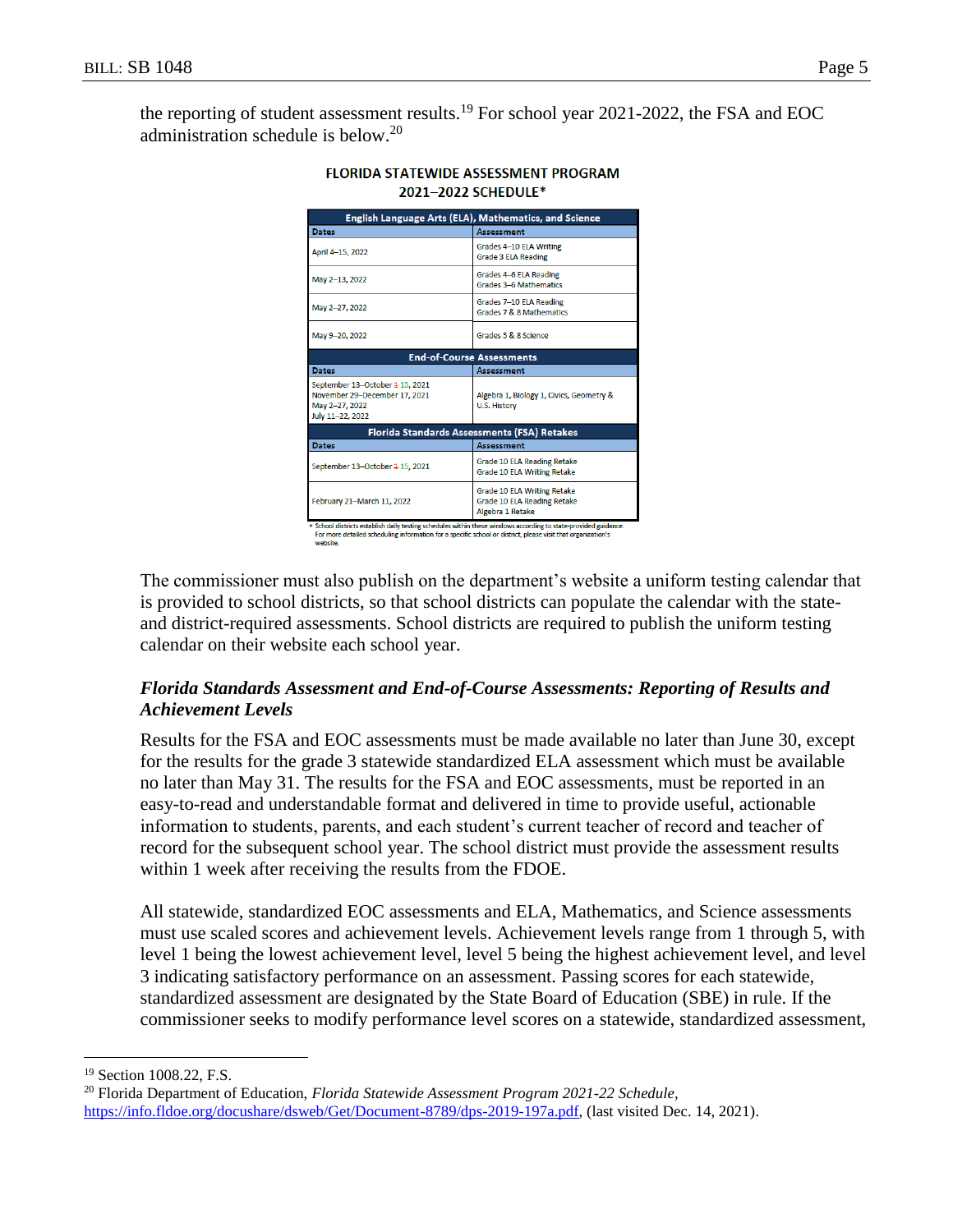the commissioner must provide a copy of the proposed scores and implementation plan to the Speaker of the House of Representatives and the President of the Senate at least 90 days before submission to the SBE for review. $21$ 

## **Optional Progress Monitoring Tool**

Progress monitoring (PM) tools are a type of formative assessments that allow teachers to continuously evaluate student learning and monitor the effectiveness of their instruction.<sup>22</sup>

The FDOE allocated \$20 million from the CARES Act funds for PM and data informed supports.<sup>23</sup> From October 1, 2020, through February 19, 2021, the FDOE made available to all public schools on a voluntary basis a new progress monitoring tool developed by Cambium Assessment, Inc., to serve as a connective support between the foundational skills that students seek to acquire and their progress through early education years and drive informed teaching practices and curriculum decisions. The progress monitoring tool was computer adaptive, made available for multiple administrations and was aligned to the state standards for grades 3 through 10 Reading and grades 3 through 8 Mathematics.  $^{24}$  Public schools participating in the optional progress monitoring tool were recommended to provide students between 45 and 60 minutes to complete each assessment.<sup>25</sup>

In school year 2020-21, 59 school districts administered the progress monitoring tool. The 59 school districts that used the progress monitoring tool administered 322,030 Reading assessments and 226,122 Mathematics assessments. In school year 2021-22, as of Dec. 13, 2021, 54 school districts have accessed the progress monitoring tool and administered 110,787 Reading assessments and 56,237 Mathematics assessments. <sup>26</sup>

## **School District Assessment Programs**

The measurement of student performance is the responsibility of school districts, except in those subjects and grade levels measured under the statewide, standardized assessment program. School districts are required to annually, by October 1, post the uniform assessment calendars that delineate which assessments are statewide, standardized assessments and district-required assessments.<sup>27</sup> For the 2020-2021 and 2021-2022 school years, the FDOE required that school

 $\overline{a}$ <sup>21</sup> Section 1008.22, F.S.

<sup>22</sup> The Iris Center, Peabody College Vanderbilt University, *How can teachers systematically identify when to adjust instruction for struggling students?*, <https://iris.peabody.vanderbilt.edu/module/pmr/cresource/q1/p02/> (last visited Dec. 20, 2021).

<sup>23</sup> Florida Department of Education, *Reopening Florida's Schools and the CARES Act*, *available at* [http://www.fldoe.org/core/fileparse.php/19861/urlt/FLDOEReopeningCARESAct.pdf,](http://www.fldoe.org/core/fileparse.php/19861/urlt/FLDOEReopeningCARESAct.pdf) at 10[2,](http://www.fldoe.org/core/fileparse.php/19861/urlt/FLDOEReopeningCARESAct.pdf) (last visited Dec. 20, 2021).

<sup>&</sup>lt;sup>24</sup> Florida Department of Education, *Free Optional Progress Monitoring Tool Available to Public Schools* (Dec. 28, 2021), *available at* [http://www.fldoe.org/core/fileparse.php/19861/urlt/CambiumProgressMonitoring2020-21.pdf.](http://www.fldoe.org/core/fileparse.php/19861/urlt/CambiumProgressMonitoring2020-21.pdf)

<sup>25</sup> Florida Department of Education, *Adaptive Progress Monitoring (APM) Administration Manual, 2021-22*, at 3 (2021), available at [https://fsassessments.org/-/media/project/client-portals/florida/pdf/apm/apm-administration-manual-081921](https://fsassessments.org/-/media/project/client-portals/florida/pdf/apm/apm-administration-manual-081921-final.pdf) [final.pdf.](https://fsassessments.org/-/media/project/client-portals/florida/pdf/apm/apm-administration-manual-081921-final.pdf)

<sup>&</sup>lt;sup>26</sup> Email, Jessica Fowler, Deputy Legislative Affairs Director, Florida Department of Education (Dec. 17, 2021) (on file with the Senate Committee on Education).

<sup>&</sup>lt;sup>27</sup> Section 1008.22, F.S.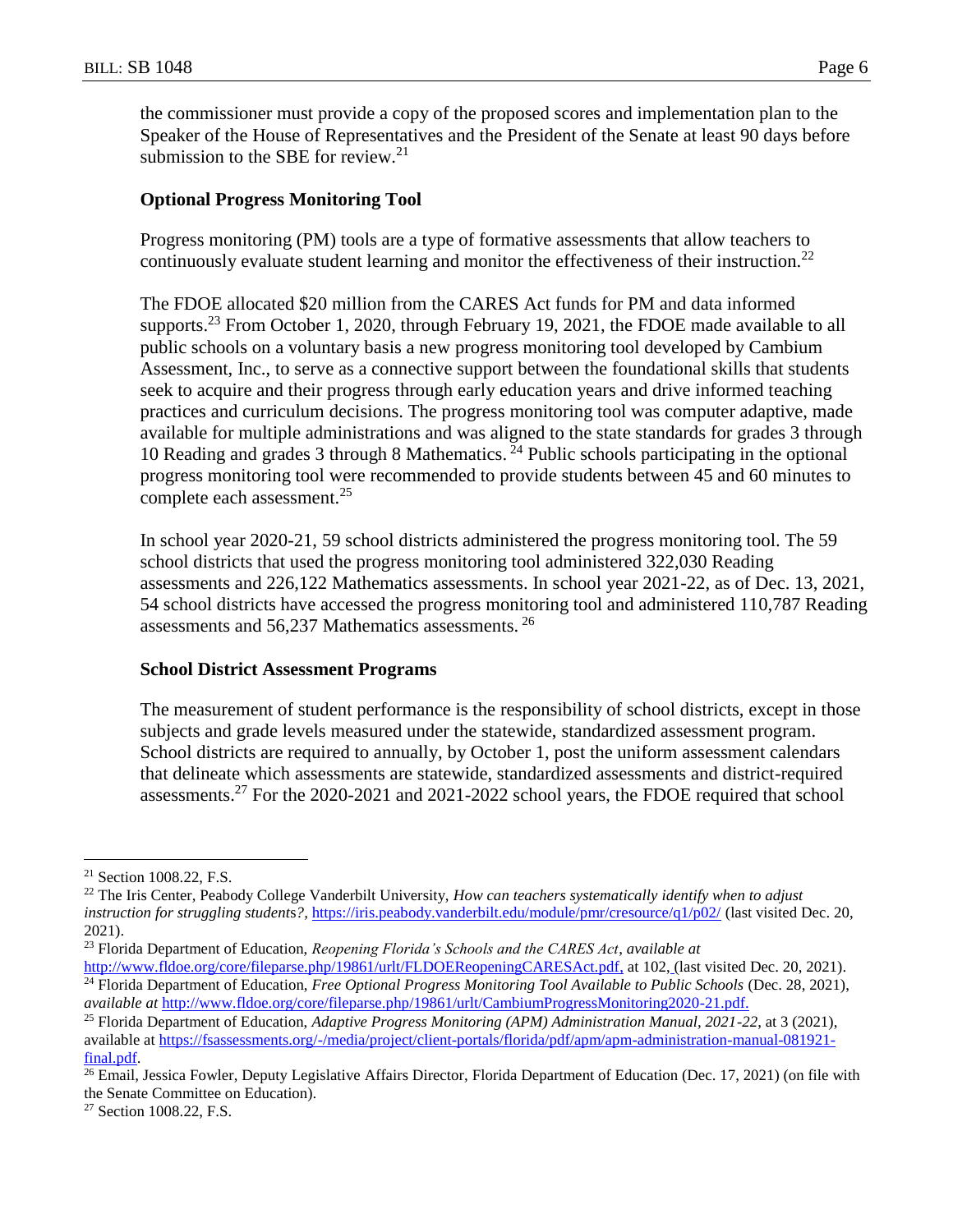districts submit progress monitoring results to the FDOE for assessments they were administering during the school year.<sup>28</sup>

For the 2020-2021 school year, only two school districts reported using no PM tool, other school districts reported the following:

- 22 school districts reported use of one PM tool.
- 29 school districts reported use of two PM tools.
- 18 school districts reported use of three PM tools.
- 2 school districts reported use of four PM tools.

For school year 2021-22, school districts reported the following to the FDOE:

- 15 school districts have no PM data reported through the platform.
- 38 school districts reported use of one PM tool.
- 17 school districts reported use of two PM tools.
- $\bullet$  3 school districts reported use of three PM tools.<sup>29</sup>

# **K-12 Assessment and Accountability Transitions**

When a new assessment is administered, new cut scores must be adopted through a standard setting process, which occurs after the initial administration of the assessment. Setting cut scores is the process whereby FDOE "draw the lines" that separate the test scores into various achievement levels.<sup>30</sup> Achievement levels from the statewide standardized assessment are used in calculating school grades,<sup>31</sup>school improvement ratings,<sup>32</sup> third grade retention/promotion,<sup>33</sup> and high school graduation requirements.<sup>34</sup>

In school year 2014-15, the FDOE transitioned from the FCAT 2.0 to the FSA. To assist in the transition to the FSA in 2014-15, school grades and school improvement ratings for the 2014-15 school year served as an informational baseline for schools to work toward improved performance in future years. In addition, schools were not required to select and implement a turnaround option based on the 2014-15 school grade or school improvement rating. Finally, to ensure students were held harmless, grade 3 retention and assessments required for high school graduation were linked to the 2013-14 student performance expectations.  $35$ 

# **Parental Rights and Notifications**

School districts are required to notify parents of their student's academic progress. Specifically, schools districts must:

 $\overline{a}$ 

<sup>33</sup> Section 1008.25, F.S.

<sup>&</sup>lt;sup>28</sup> Florida Department of Education Emergency Order 2020-EO-06.

 $29$  Email, Jessica Fowler, Deputy Legislative Affairs Director, Florida Department of Education (Dec. 17, 2021) (on file with the Senate Committee on Education).

<sup>30</sup> Florida Department of Education, *Assessment and Accountability Presentation to the State Board of Education,* at 6 (Oct. 27, 2015) *available at* [https://www.fldoe.org/core/fileparse.php/13143/urlt/acct.pdf.](https://www.fldoe.org/core/fileparse.php/13143/urlt/acct.pdf)

<sup>31</sup> Section 1008.34(3)(b), F.S.

<sup>32</sup> Section 1008.341, F.S.

<sup>34</sup> Section 1003.4282, F.S.

<sup>35</sup> Section 1, Ch. 2014-23, L.O.F.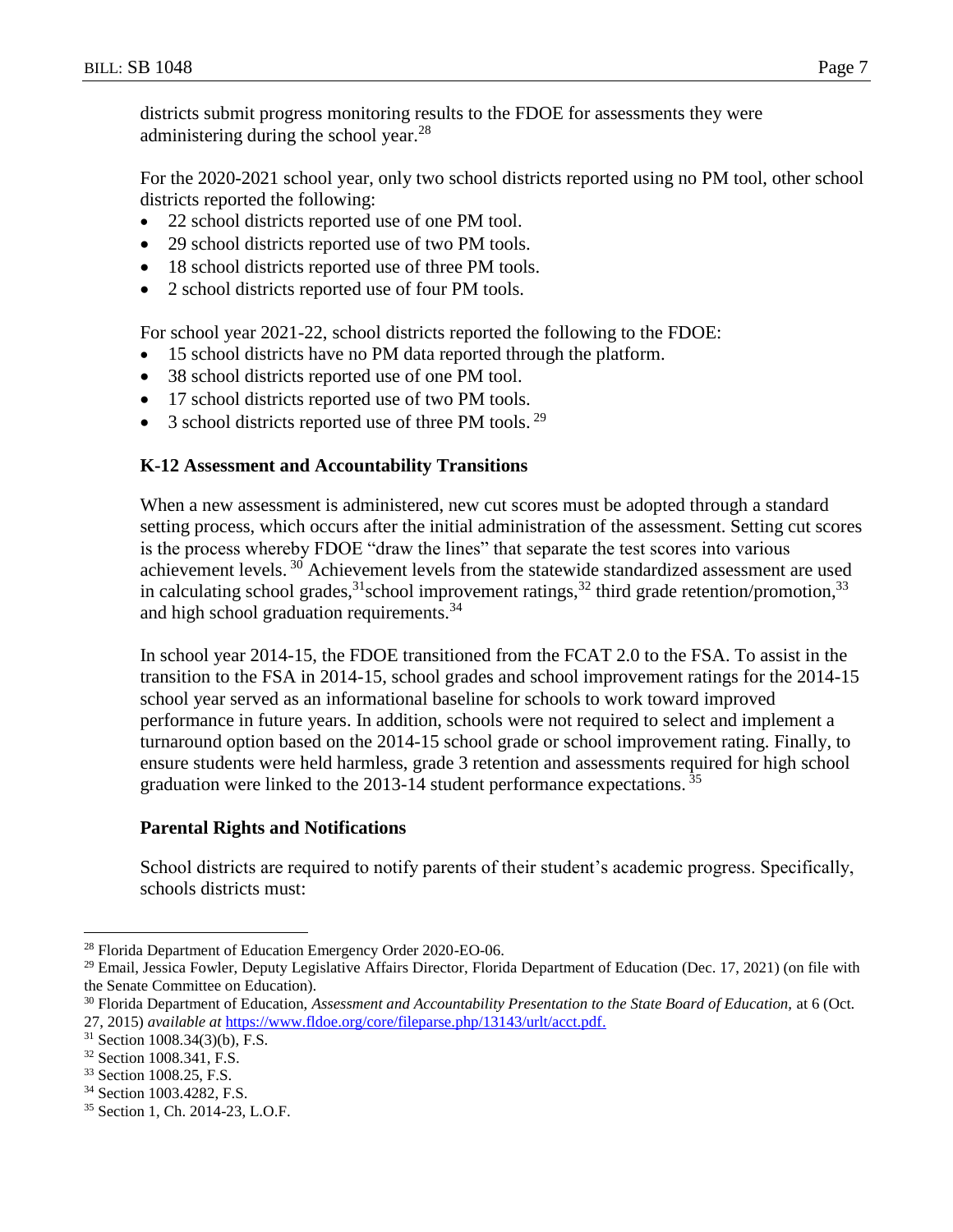- Provide results of evaluations used to monitor a student's progress in grades K-12 to parents, in a timely manner.
- Notify parents of the process to request grade promotion<sup>36</sup>, advise on the Academically Challenging Curriculum to Enhance Learning options<sup>37</sup> and options for early high school graduation.<sup>38</sup>
- Parents must be notified in writing if their student exhibits a substantial deficiency in reading.
- Parents be provided written notification that their grade 3 student who is retained has not met the proficiency level required for promotion and reasons the student is not eligible for a good cause exemption.
- Parents receive an annual report of their child's progress toward achieving state and district expectations for proficiency in English Language Arts, science, social studies and mathematics.
- $\bullet$  Parents receive screening and progress monitoring results in a timely manner.  $39$

# **III. Effect of Proposed Changes:**

This bill substantially changes Florida's statewide standardized assessment program to include a statewide coordinated screening and progress monitoring (CSPM) tool. The bill specifies that progress monitoring results must provide teachers and parents with actionable feedback to tailor instruction and to develop programs and supports, and the end-of-year assessment must be used for all existing accountability purposes specified in law. The bill provides for a one-year transition period to the new statewide standardized assessments. Further, the bill clarifies a school district's responsibilities in regards to specified parental rights in accessing their student's academic performance.

# **Voluntary Pre-Kindergarten (VPK) through Grade 2 Progress Monitoring**

The bill modifies the VPK to grade 3 CSPM system to VPK to grade 2, and accordingly updates oversight of the system by the Council for Early Grades Success. The bill requires the VPK through grade 2 progress monitoring instrument be computer-based and measure grade-level student performance in:

- Oral language development;
- Phonological and phonemic awareness;
- Knowledge of print and letters;
- Decoding and encoding;
- Fluency;
- Vocabulary; and
- Comprehension.

The progress monitoring instrument must identify students who have a substantial deficiency in reading, including identifying students with characteristics of dyslexia.

 $\overline{a}$ <sup>36</sup> Section 1008.25, F.S.

<sup>37</sup> Section 1002.3105, F.S.

<sup>38</sup> Section 1003.4281, F.S.

<sup>39</sup> Section 1008.25, F.S.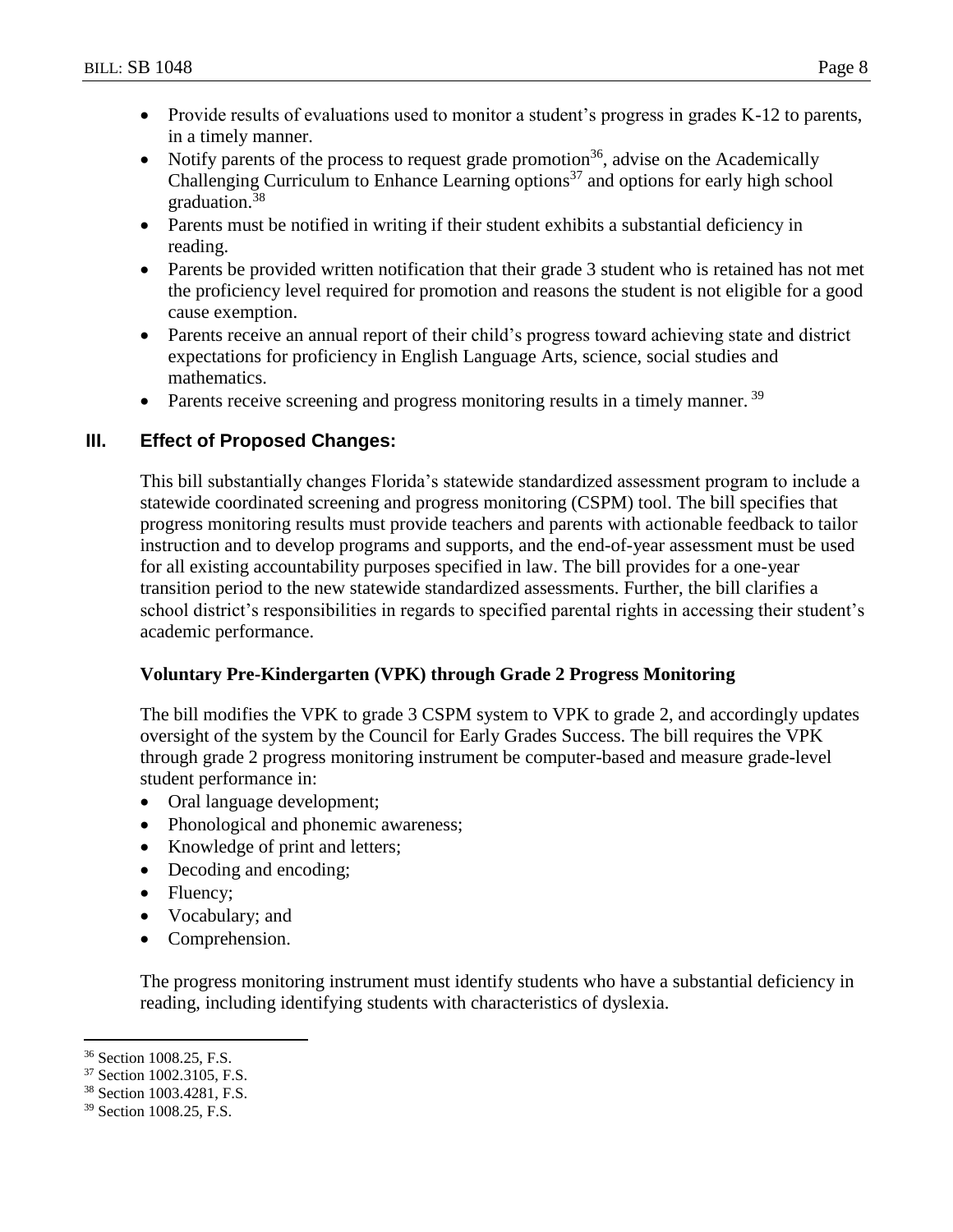The bill authorizes the Florida Department of Education (FDOE) to consider including progress monitoring results from the new grade 3 progress monitoring assessment for the purposes of adopting a methodology for VPK performance metrics.

### **Statewide Standardized Assessment Program**

The bill modifies the statewide standardized assessment program to include a CSPM system. In addition, the bill deletes the requirement that the standardized statewide assessment system offer a paper-based administration, except for students who require such administration as an accommodation.

The bill specifies the implementation of the new statewide standardized assessment and CSPM system in English Language Arts (ELA) and mathematics, beginning in the 2022-2023 school year.

The ELA assessment and progress monitoring in grades 3-10 must include:

- A screening and progress monitoring assessment administered at the beginning and middle of the school year, which must:
	- o Measure student progress in meeting ELA standards.
	- o Be a computer-based assessment that can identify students who have a substantial deficiency in reading, including identifying students with characteristics of dyslexia.
	- o Provide results to teachers within 1 week and parents within 2 weeks.
- An end-of-year assessment administered in the spring, the results of the end-of-year assessment will replace the Florida Standards Assessment (FSA) to be used for accountability purposes in grade three retention, high school graduation, school grades, and school improvement ratings.

The mathematics assessment and progress monitoring in grades 3-8, must include:

- A screening and progress monitoring assessment administered at the beginning and middle of the school year, which must:
	- o Measure student progress in meeting mathematics standards.
	- o Be a computer-based assessment that can identify students who have a substantial deficiency in mathematics.
	- o Provide results to teachers within 1 week and parents within 2 weeks.
- An end-of-year assessment administered in the spring, the results of the end-of-year assessment will replace the FSA to be used for accountability purposes in school grades and school improvement ratings.

The bill does not modify the requirement for the statewide standardized science assessment, which must continue to be administered annually at least once at the elementary and middle grade levels, or the requirement for end-of-course (EOC) assessments in Algebra 1, Geometry, Biology I, United States History, and Civics.

The bill requires results for ELA and mathematics to provide actionable feedback that allows for tailored instruction throughout the school year. The results must also provide information to the FDOE to assist in the development of educational programs, policies, and supports. As a result of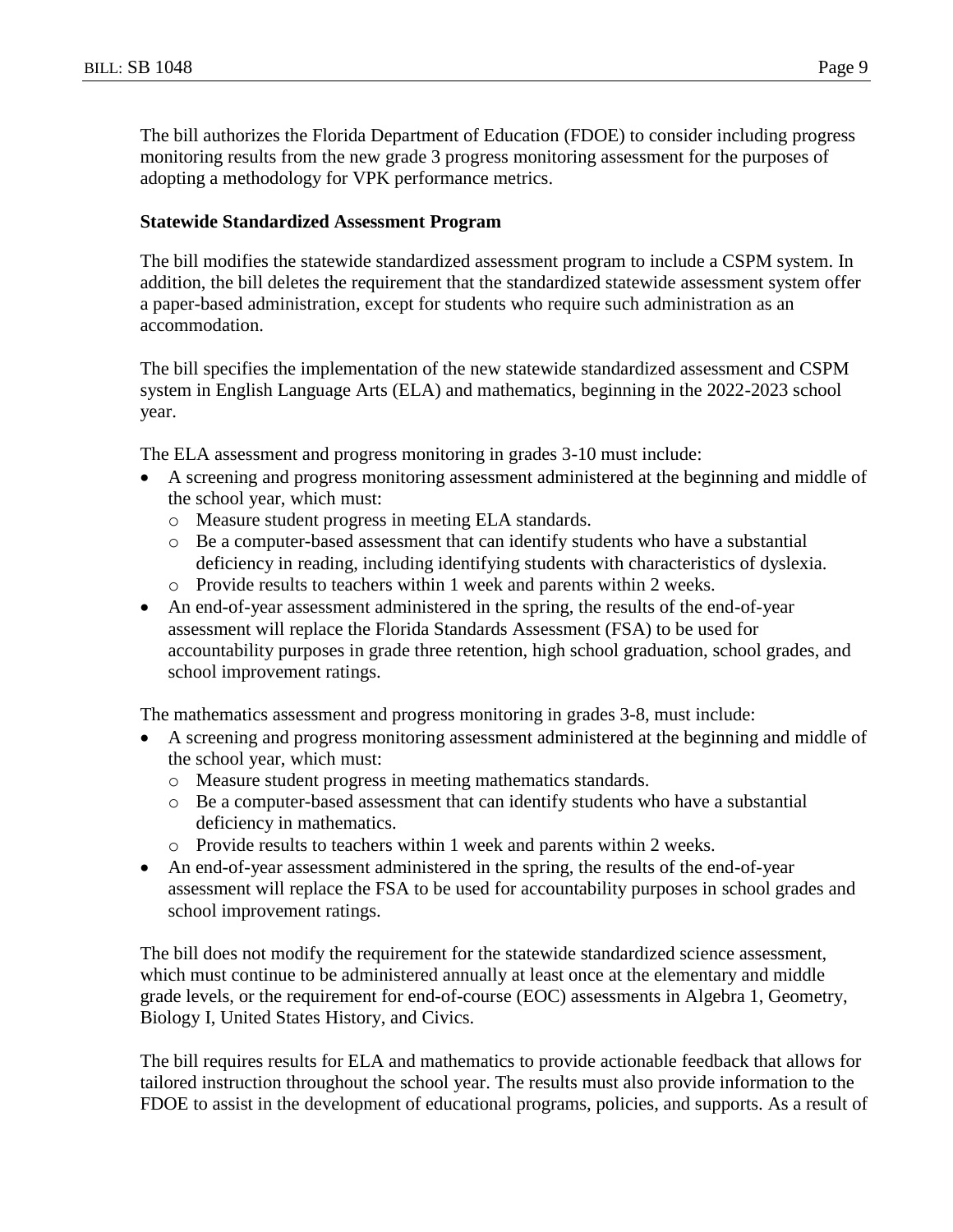a new assessment being administered, the FDOE will need to go through a standard setting process to propose new cut scores for the achievement levels that indicate grade-level performance, to be adopted by the State Board of Education (SBE). The bill reduces the amount of time, from 90 days to 30 days, that the Commissioner of Education (commissioner) must submit the proposed scores and implementation plan to the Speaker of the House of Representatives and the President of the Senate, before SBE review.

The bill requires the SBE to adopt a new assessment schedule for the coordinated screening and progress monitoring that incorporates the beginning and middle of the year administrations, and the comprehensive end-of-year assessment. The SBE will also be required to adopt rules for the development of the uniform assessment calendar that defines and describes various assessment terms, specifically summative assessment, formative assessment, interim assessment and progress monitoring.

The bill streamlines and standardizes progress monitoring tools for school districts. School districts that choose to not offer additional progress monitoring tools, in addition to the statewide coordinated progress monitoring tool, could see a reduction in testing time by not administering additional assessments. Further, the statewide progress monitoring tool will provide standardized assessment results for students who transfer into a different school district in the middle of the year, providing the receiving school district with the most up-to-date data on where that student is in comparison to their peers.

### **School District Requirements**

The bill clarifies requirements for school districts in reporting statewide and district-required local assessment results to students, teachers, parents, and the public. The bill requires school districts to provide results from district-required local assessments to parents and teachers within one week of the administrations. When reporting the results from statewide, standardized assessments, the bill requires the results be easy to comprehend, and allows school districts to include a personalized video to assist parents in understanding the results. Further, the bill requires school districts to provide a written report from the CSPM system that can be accessed in a printed or electronic format. The report must be included in a web-based option and a mobile device compatible portal for parents and students to securely access student assessment data and review their student's individual student reports. Finally, the bill requires school districts to annually report, to the FDOE, the strategies they implemented to comply with the parental reporting requirements outlined in the bill.

### **Assessment Study and Transition**

The bill requires the commissioner to provide recommendations, by January 31, 2025, to the Governor, the President of the Senate, and the Speaker of the House of Representatives on additional way to streamline testing. The report must include an analysis of the correlation between the first two (beginning and mid-year) administrations of the progress monitoring and the end-of-year assessment to determine if results from the first two administrations can be used in lieu of the end-of-year assessment.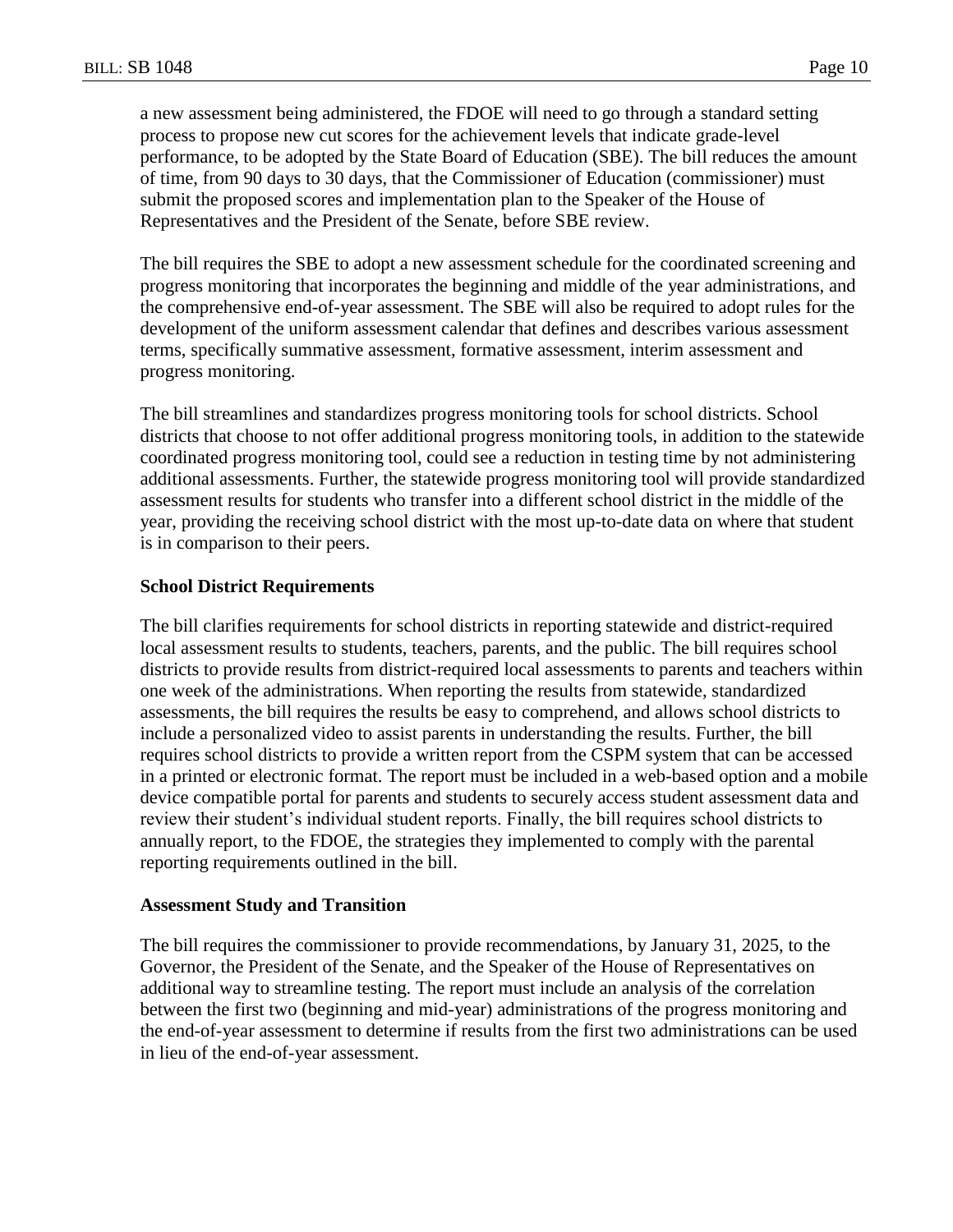The bill provides for a 1-year transition period, during which the calculation of school grades and school improvement ratings for the 2022-2023 school year are calculated based on the new statewide, standardized assessments. The 2022-2023 school grades will serve as an informational baseline for schools to work toward improved performance in future years.

The bill modifies s. 1008.34, F.S., to provide hold-harmless provisions during the transition, which specify:

- Schools subject to a turnaround option;
- Virtual schools or approved virtual instruction providers; and
- High performing charter school systems or school districts.

The bill also allows school districts to promote third grade students if the district is able to determine a student's performance based on a good cause exemption or other means calculated to provide reliable evidence of a student's performance.

The bill also modifies s. 1008.341, F.S., to specify that school improvement ratings will not be calculated for the 2022-2023 school year, and requires the SBE to set the ratings scale for the 2023-2024 school year.

## **Parental Rights**

The bill specifies legislative intent for parental rights regarding information about their student's academic progress. The bill restates required parental notifications for academic progress mentioned from other sections of law into a new subsection. Specifically, the bill requires that parents:

- Be provided results, in a timely manner, of evaluations used to monitor a student's progress in grades K-12.
- Be notified of the process to request grade promotion or acceleration<sup>40</sup>, including the Academically Challenging Curriculum to Enhance Learning options,<sup>41</sup> and options for early high school graduation. $42$
- Be notified in writing if their student exhibits a substantial deficiency in reading.
- Be provided written notification that their grade 3 student who is retained has not met the proficiency level required for promotion and reasons the student is not eligible for a good cause exemption.
- Receive an annual report of their child's progress toward achieving state and district expectations for proficiency in ELA, science, social studies and mathematics.
- Receive screening and progress monitoring results in a timely manner.  $43$
- Receive their student's academic achievement and learning gains.
- Be notified of their student's nonparticipation in the statewide assessment and implications of nonparticipation.

 $\overline{a}$ <sup>40</sup> Section 1008.25, F.S.

<sup>41</sup> Section 1002.3105, F.S.

<sup>42</sup> Section 1003.4281, F.S.

<sup>43</sup> Section 1008.25, F.S.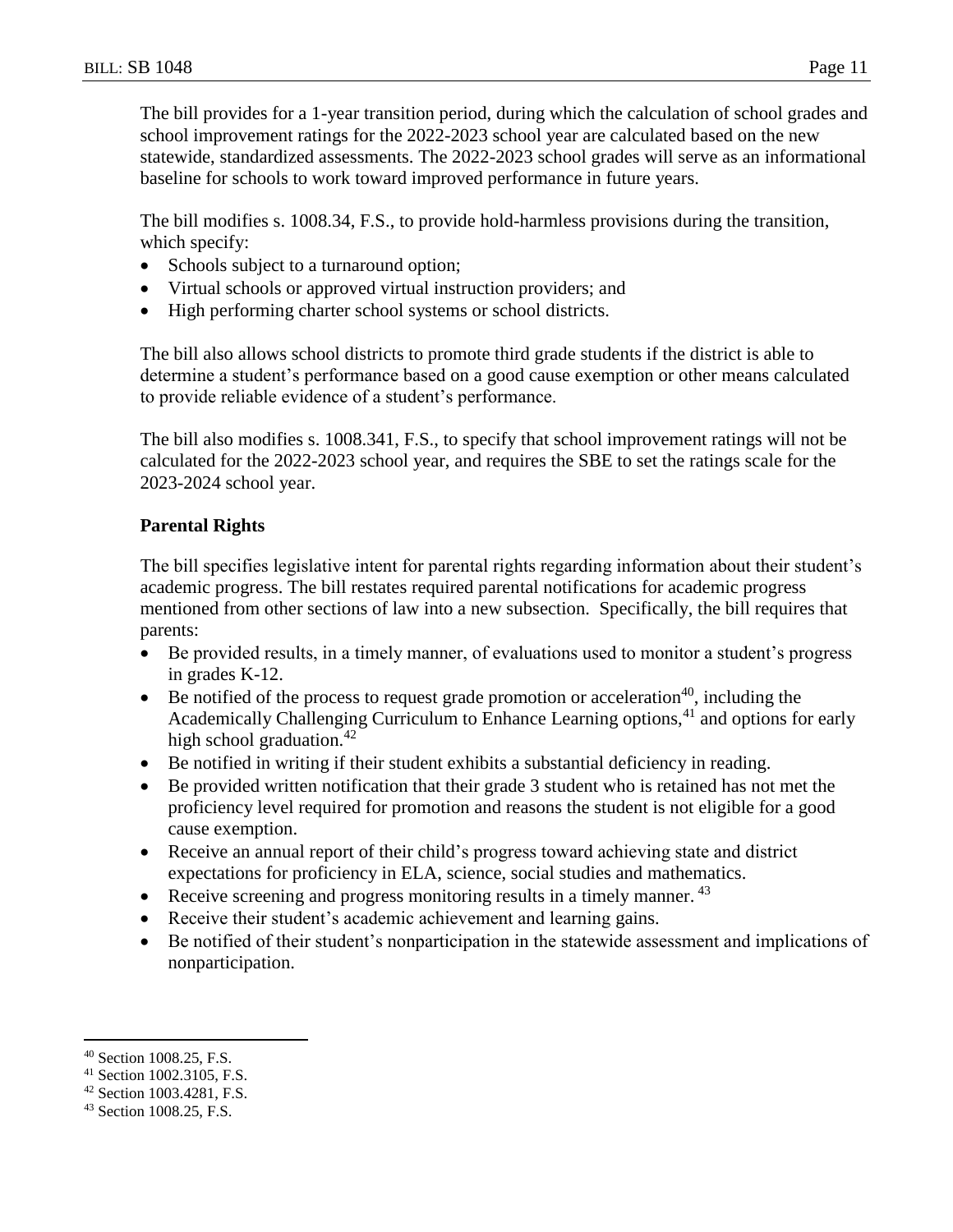- Be informed, in writing, and provided if their student with a disability or student with limited English proficiency, is provided with instructional accommodations for statewide standardized assessments.
- Receive analyzed statewide, standardized assessment program performance data.
- Provide consent to the school district if the district required local assessments exceed the five percent test administration limits.

The bill takes effect on July 1, 2022.

## **IV. Constitutional Issues:**

A. Municipality/County Mandates Restrictions:

None.

B. Public Records/Open Meetings Issues:

None.

C. Trust Funds Restrictions:

None.

D. State Tax or Fee Increases:

None.

E. Other Constitutional Issues:

None.

### **V. Fiscal Impact Statement:**

A. Tax/Fee Issues:

None.

B. Private Sector Impact:

None.

C. Government Sector Impact:

The bill could have a significant negative fiscal impact on general revenue funds. There could be an additional cost to school districts to administer progress monitoring assessments three times per year as well as administering the assessments to additional grade levels. School districts may see a cost savings due to the removal of paper-based assessments. There may also be a cost savings to school districts who choose to discontinue using additional progress monitoring assessments, and only utilize the